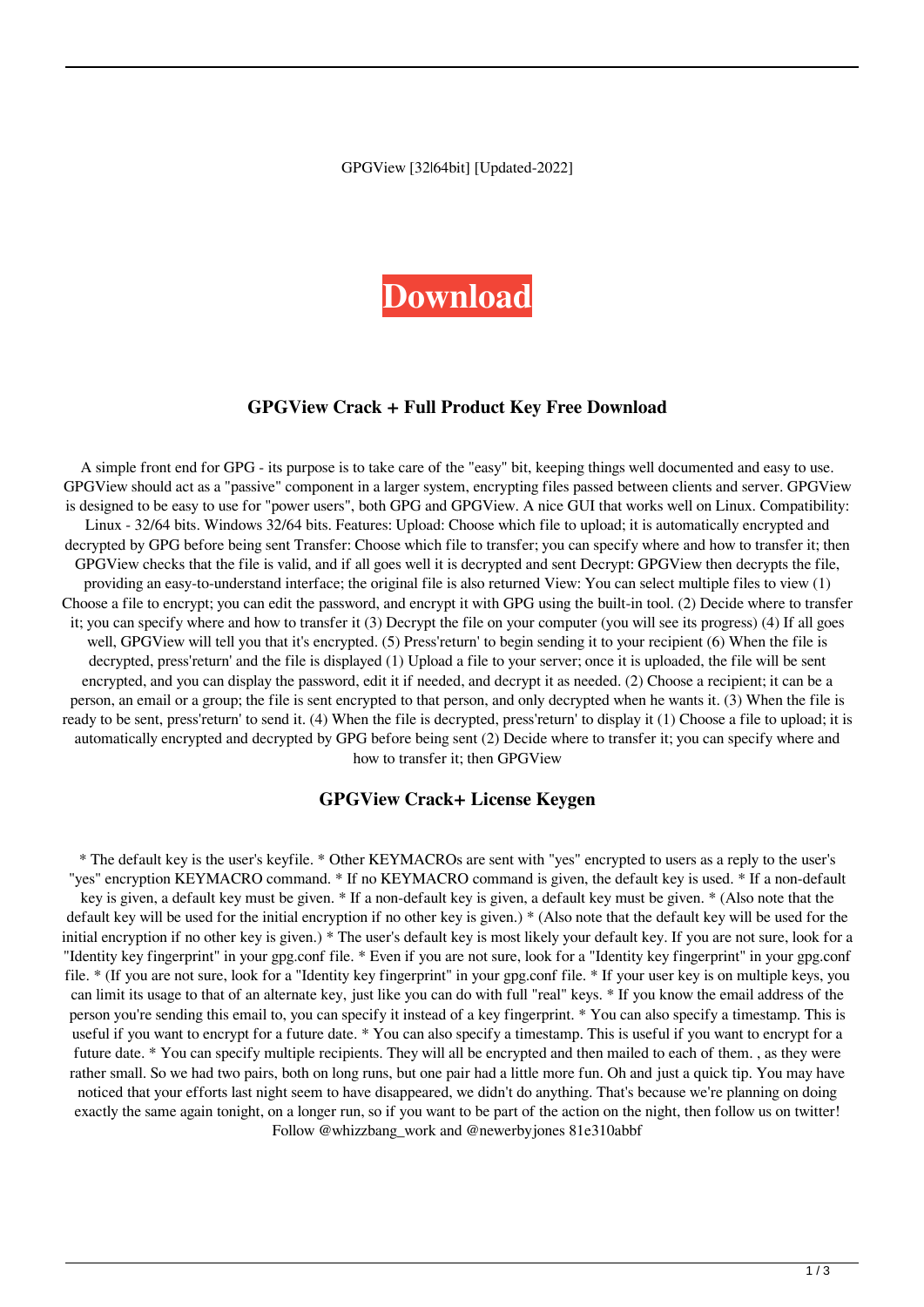#### **GPGView Crack+ Registration Code**

\* Easy to use GPG front-end. \* Supports smartcards. \* Decrypts files on the fly. \* Full filtering and search. \* Easy to distribute files. OpenKeychain is a simple, lightweight application to manage your digital keys and keyservers, using the OpenPGP standard. It's not designed for managing GPG keys or key servers, but works well for managing keys on your local computer. It can also be used for managing keys on remote servers using a ssh agent. OpenKeychain supports importing keys and certificates from import.pem files, keyrings, key servers and the key server ascii armored format. The keyring can also be encrypted with a passphrase. Key information is displayed in the keyring in a flexible manner, with options for sorting and filtering. The cryptographic operations (encrypt, decrypt, sign, verify, encrypt with public key, decrypt with private key) can also be done directly from the keyring. Key pairs can also be managed using the key list view or the command-line. When the key list view is used, it shows detailed information for each key in the key list. OpenKeychain comes with an auto-update feature and some other helpful features. iCrypted is an open-source library for cryptography in C#. It is designed to support the most common cryptography primitives, but is not limited to those. It aims to provide safe and convenient cryptographic operations, and to be platform-independent, as much as reasonably possible. It is based on.NET Framework, and contains a number of specific operations which are not available in other libraries (e.g. Rijndael), but these are useful for cryptography. It is a part of the Cryptography Wizard, which provides all the tools a developer needs for cryptography in.NET, along with a library, console applications, and a library for generating random numbers and strings. The Wizard is licensed under the MIT License. Gpg4dotNet is a library for.NET that provides an object-oriented programming interface to the GnuPG (2.x) open source encryption and signing suite of programs. This library is aimed to provide a C# based user interface for GnuPG 2.x. It also provides a command-line interface for easy integration with ASP.NET applications. Gpg4dotNet is licensed under the Apache License, Version 2.0, and it is copyright

### **What's New In?**

------- Description. Homepage: --------- Homepage. Other plugins: -------------- \* jcepp \* jcepk \* jmsg as well as a variety of sports. The club colours are royal blue and white. Since the foundation of the RCF IUD in 1913, football has been a regular activity for the Club. For the past few years there have been the traditional team, with players from the university, and the V-12 team, with players from the Military School. References External links Official website Official website Category:Football clubs in Barcelona Category:Sports teams in Barcelona Category:Sport in L'Hospitalet de Llobregat Category:Association football clubs established in 1897 Category:1897 establishments in Spain Category:Universities and colleges in BarcelonaQ: Change of basis in different spaces? I am a little confused about how to do this change of basis. I can see how the change of basis would work for a matrix, but I have no idea how to convert it to a more general situation. For example: I have a system that can take in any number of vectors. How would I go about converting one system to another? I know the basic steps of multiplying by a matrix to get the other basis, but when I say vectors I mean:  $\mathbb{S}$  mathbf{v} = \begin{pmatrix} 1 \\ 2 \\ 3 \\ 4 \end{pmatrix}\$ To a new system that is linear and orthonormal:  $\mathbf{w} = \begin{cases} pmatrix \ 1 \ \ 0 \ \ 0 \ \ 0 \ \ 0 \end{cases}$  \end{pmatrix}\$ A: A change of basis can be done in multiple ways, the following is one of them. Let \$V\$ be a vector space over \$K\$ and let \$T\colon V\to V\$ be a linear map. Then there is a basis  $\{\e_1,\ldots,\e_n\}$  of \$V\$ and \$n\$ numbers  $\Lambda$ lambda 1,\ldots,\lambda\_n\in K\$ such that \$Te\_i=\lambda\_i e\_i\$. The matrix of \$T\$ with respect to the basis  $\{8\}$  is  $\{8\}$  A= \begin{bmatrix} \lambda 1 & & \\ & \lambda 2 &